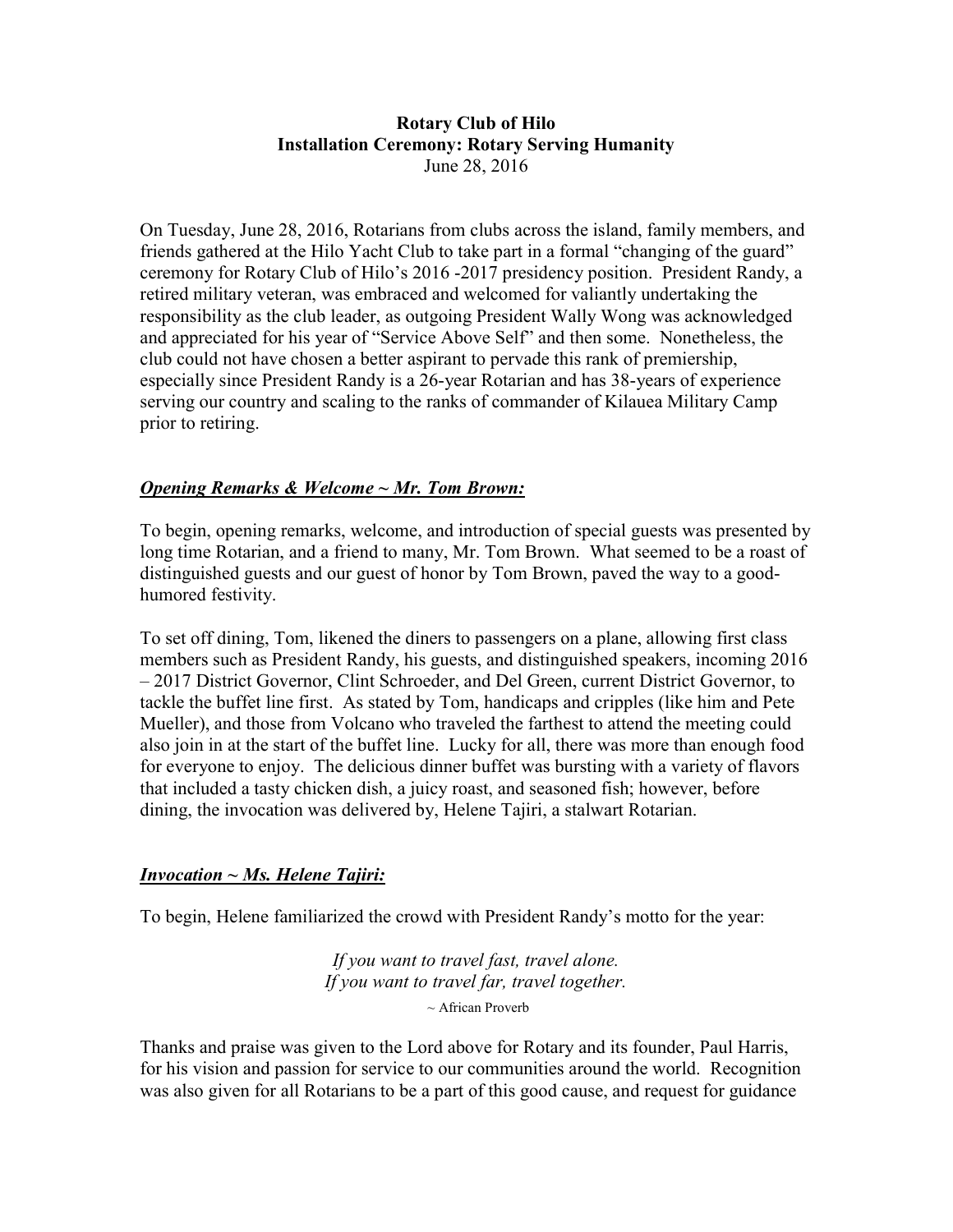and help as we embark upon keeping "Service Above Self" in the upcoming year in the forefront of our lives as Rotarians. Thanks were also given to the Lord for Wally Wong and all that he has done this past Rotary year. Gratitude was similarly bestowed upon the Lord for President Randy and his newly appointed leadership team for taking on this responsibility. Furthermore, requests for wisdom, guidance, and good health for President Randy and his board was solicited of the Lord, as President Randy and his team will make decisions that will affect all of us. Thanks, praise, and blessings was also given for all in attendance, our fellowship, and our food for this congenial event. Amen.

#### Object of Rotary & Installation of Officers ~ District Governor – Clint Schroeder:

During dinner, incoming District Governor, Clint Schroeder, was honored to be present for the invocation despite his very busy schedule. He, and soon to be, past District Governor, Del Green is always grateful to visit the Big Island. According to District Governor Clint, the object of rotary is important but the basis is to strive for high standards in every part of our lives. Rotary exemplifies high standards in all that we do, and this can be seen through the Rotary efforts put forth to end polio; we are very close. Charlene Meyer was recognized for being his end polio campaign chairperson for 2016 – 2017. Charlene is also to be thanked for organizing the sale of the color-changing D5000 Rotary mug that features photography from Charlene Meyer as a backdrop, as hot water is added to the mug, the color changes from black to a brilliant picture of the erupting volcano. Polio Plus is an integral part of Rotary International's 100<sup>th</sup> anniversary, and three billion dollars have gone through this foundation in the last 100 years to help with projects and service all around the world. A lot of the rotary projects help us right here in our community as well. In fact, according to District Governor Clint, our island benefitted following the most recent hurricane. This year's goal is to get stronger with membership and understand the goals of the foundation; we are seeking individuals who are willing to put "sweat equity" into community service. It is important that we invite people every time we get the opportunity and tell them what we are doing. He continued, "Rotary is a fantastic organization that continually changes and grows for the benefit of all of its members, but most importantly for the beneficiaries of all of the projects that we do, both at home and abroad."

With that being said, District Governor Clint called President Randy to the podium. He recognized that it was a solemn day for him when his year as president for his club ended, and he wishes the same for President Randy because that is a true sign of a successful year as president. As an expression of our club's confidence in his leadership, incoming President Randy has been selected as president for this upcoming year. Raising his right hand, Randy Hart did solemnly swear that he will faithfully execute the office of president of the Rotary Club of Hilo, and he will, to the best of his ability, give support and assistance to the District Governor and to Rotary International. Most importantly, he will uphold the constitution and by-laws of this club. Following his oath, all in attendance stood to welcome our club's new president, Randy Hart.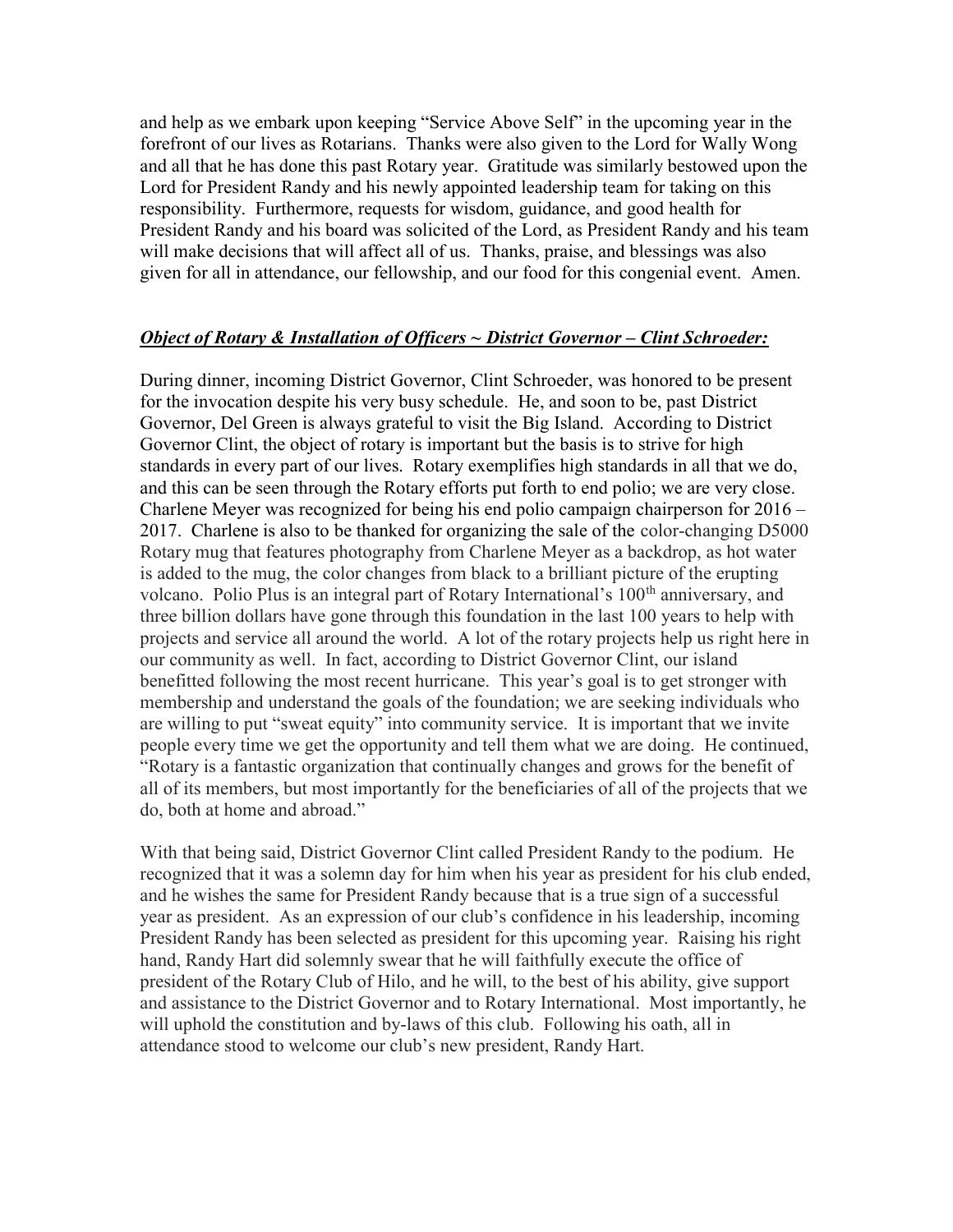Prior to calling the officers and board members to the front of the room to be installed to their new positions, a special thanks was given to outgoing President Wally for a job well done. The incoming officers and directors were declared as installed and welcomed as seen below:

### Board of Directors 2016 – 2017 Officers

- Randy Hart, President
- Steven Handy, President Elect
- Wally Wong, Past President
- Mitch Dodo, Vice President
- Treena Breyfogle, Secretary
- Corey Kawamoto, Treasurer
- Dirk Yoshina, Sergeant-At-Arms

## Directors (Standing Committee Chairs)

- Connie Ichinose, Membership
- Marcia Prose, Public Relations
- Kerry Glass, Rotary Foundations

The Five Avenues of Service Committees

- Kui Costa, Club Service
- Stew Hussey, International Service
- Reese Mates, Community Service
- Gail Takaki, New Generations
- Cindy Boots, Vocational Services

### Foundation Chairs

- Lisa Rantz, The Hilo Rotary Club Foundation
- Kerry Glass, The Rotary Foundation
- Mitch Dodo, The Hawaii Rotary Youth Foundation

Mahalo to Past Presidents 2006 – 2015

- Wally Wong, 2015
- Richard Johnson, 2014
- Kerry Glass, 2013
- Alan Kusunoki 2012
- Joe Hanley, 2011
- Stew Hussey, 2010
- Diana Van De Car, 2009
- Rick Newkold, 2008
- Gay Porter, 2007
- Helen Hemmes, 2006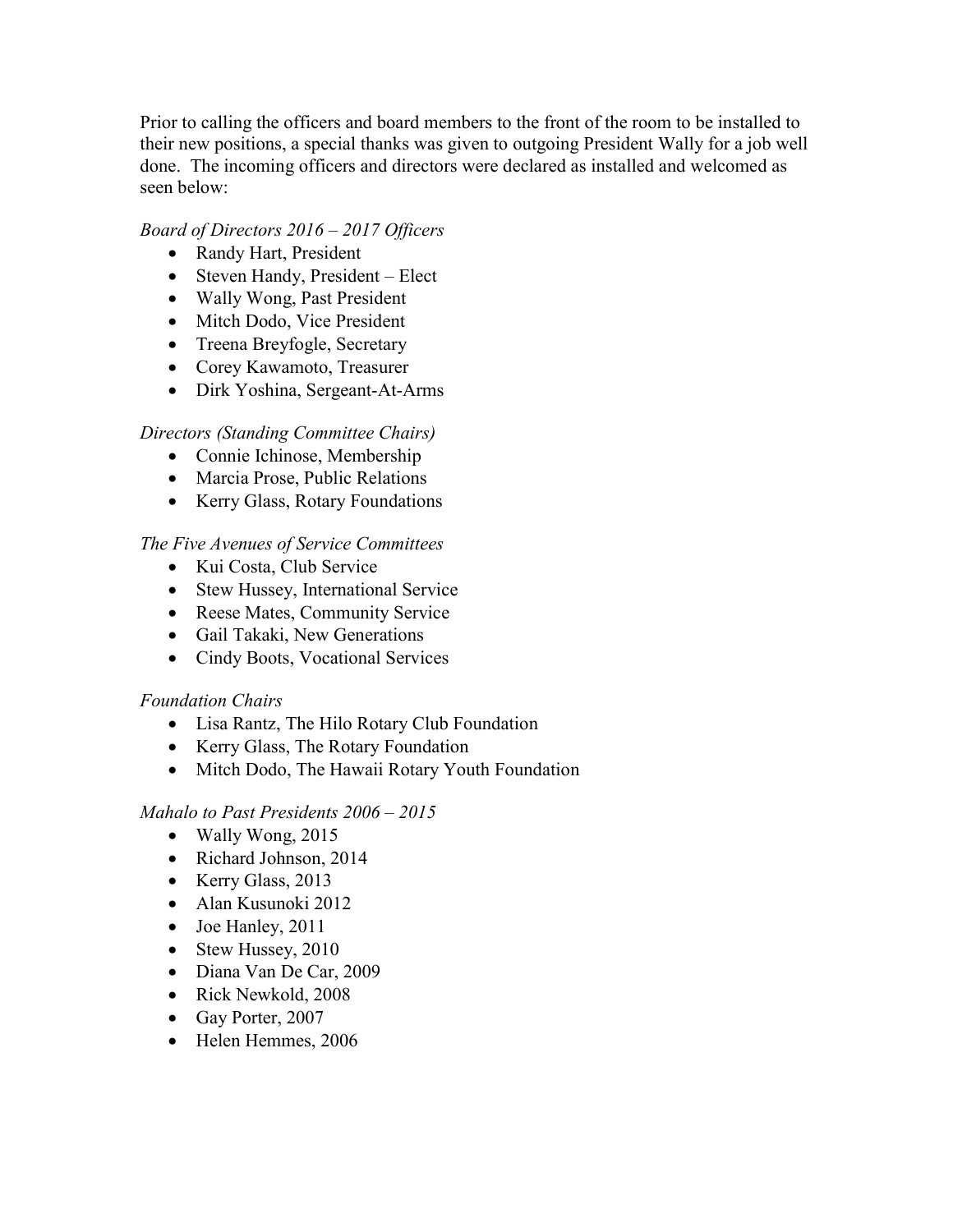### Congratulatory Remarks ~ Past District Governor – Del Green:

The newly installed President Randy was proud to introduce the crowd to the current District Governor (for two more days), Mr. Del Green. District Governor Del thanked Wally for a wonderful year. At this time he shared an adaptation of a story concerning his local grandpa Komatsu. He shared a story of human progress to build a better community for those who will come after all of us. Nevertheless it is our responsibility to cultivate what we have inherited, and to plant trees for everyone to enjoy the fruit of our labor. He identified that it is important that we remember how we feel when helping others.

### Outgoing President's Message ~ Past President – Wally Wong:

Outgoing President Wally Wong gave many thanks to the club members and to those who served on the board during his presidency. He even blessed those in attendance with a slide show that elucidated upon his experiences and accomplishments as our club's president for 2015 – 2016. Wally also gave gifts of thanks to his exiting board members in appreciation for their time and effort. Thank you President Wally for a well accomplished year.

# Incoming President's Message ~ President – Randy Hart:

President Randy started his reign by giving special recognition to Tom Brown, an old time friend, and thanks to all in attendance, especially to his oldest friend in Hawaii, Ms. Shimasaki. Their friendship started in 1989 when he worked for her at Kilauea Military Camp (KMC) for many years. He also recognized her sister, Jane, and identified she has a lot to offer our club; he even hinted at having membership applications available on site to prompt her membership along. Continuing on, President Randy also thanked his wife, Lydia, for standing by his side over the years as he served in the United States Army, and for her support in his Rotarian endeavor during his current presidency.

On that note, President Randy hinted on voiced concerns of having a retired military person in command of the Rotary Club of Hilo. He identified that, "Rotarians are like soldiers, you can't tell them what to do." He sustained that, like Rotary, the U.S. Army is a voluntary organization, and Rotarians are like soldiers; however, the motivation may be a little different because he may not be able to ask those who are not in agreement with him to, "Drop down and give me twenty." Nevertheless, a club member sitting on the "Bad BoyZ" table chimed in and proposed that those non-compliant members can give President Randy twenty dollars instead of twenty pushups with President Randy consenting to that thought.

Thanks were given to his current Board of Directors as listed above. He also recognized that Susan Munro was on point when she branded him as a "delegator," especially since this Rotary mission is not about him and it's about team building. He reflected upon the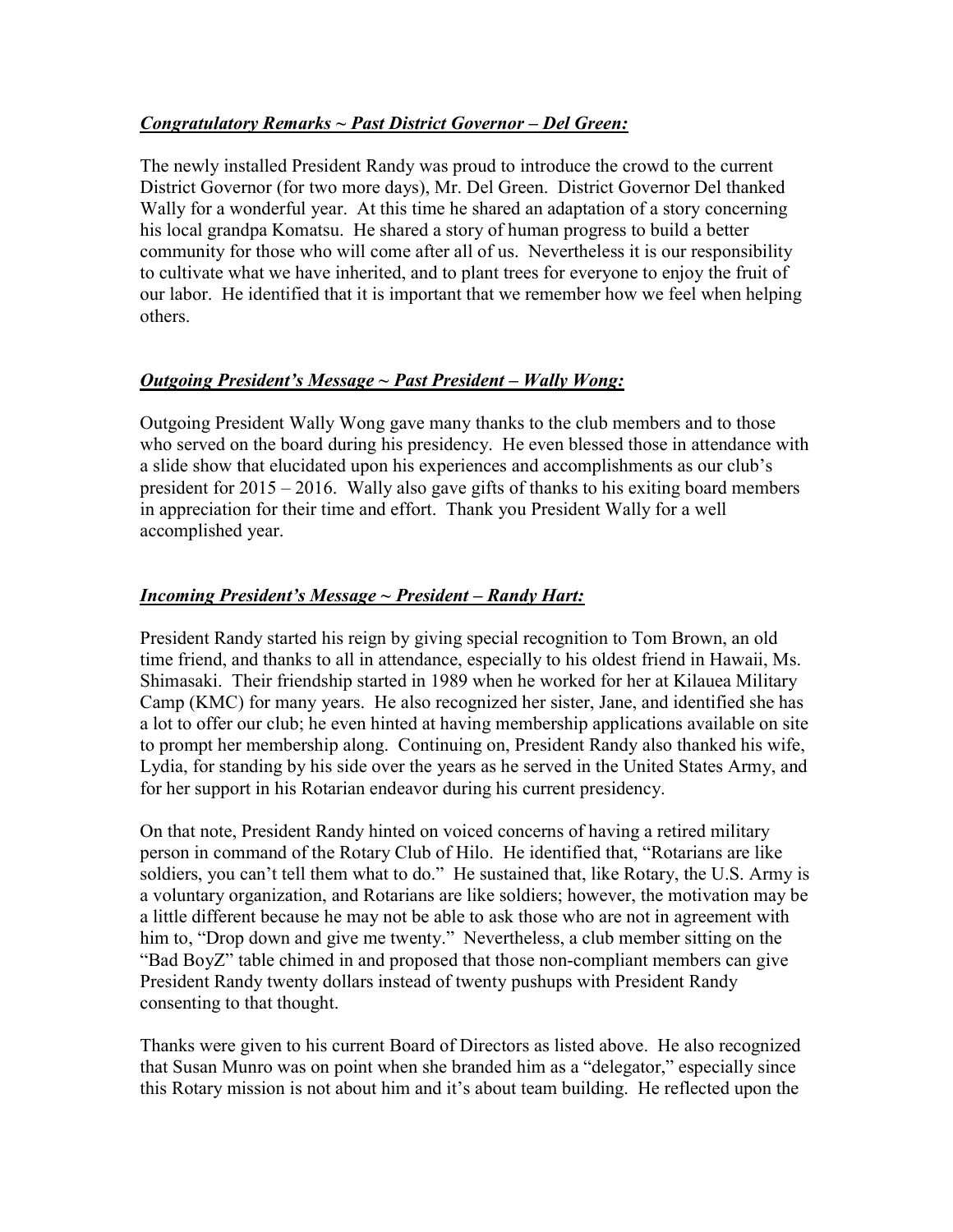days when he first joined the Rotary Club of Hilo; when membership was 100+ members. Hence, his focus will be on growing our club's membership with quality members through establishing and building upon friendships.

Furthermore, President Randy recognized the "Good BoyZ" table and his friendship with Tom Brown as the reason why he remained a Rotarian for many years. He noted that we grow membership with new members, but we can't afford to lose those who have been in the club over the years; he stated, "We build membership through friendship."

President Randy recognized exiting president, Wally Wong, as energetic and big hearted. He was amazed at how much Wally was involved on a daily and weekly basis, and it is for this reason that he, President Randy, must delegate because he knows for certain that he is not able to keep up with Wally's energy. This has been Wally's second term serving as president for a Rotary, once at North Hawaii and this past year at Rotary Club of Hilo. President Randy stated that Wally even hinted on a three-peat term had he, President Randy, not agreed to assume the role. Making it all about Tom, Tom Brown tolled, "Hey Wally, with all that nice things that Randy said, who sponsored you into the club?" "Tom Brown," said Mr. Wally Wong as the crowd roared. President Randy recognized tonight as Wally's night and gave him thanks.

At this time, outgoing President Wally, took the floor to present incoming President Randy with an oversized shamoji (rice paddle). The shamoji has also been a symbol of unity between the mother and wife in Japanese society. According to President Wally, this tradition was started and passed down by a Japanese monk from Hiroshima. The shamoji was passed down from one generation to the next to symbolize the family duties that were handed down, and being a part of Rotary is like having an extended family. Our sister gave club of Hiroshima gave this shamoji to President Wally, and he had the shamoji engraved with the names of all of the club's past presidents, starting with Russ Oda. President Wally hopes that our club will adopt this tradition for years to come, passed on from past president to new president. He also president his successor with a hoppi coat to accompany the shamoji.

Without letting Russ Oda off the hook, President Randy called him out for his traditional annual fine of \$100; however, before fining him, he thanked Russ for his friendship. At this time, the crowd cheered Russ on for one of his jokes, but for the life of him, Russ affirmed that he was not able to recall how this strange tradition materialized.

A joke by Mr. Russ Oda:

Just Sitting in the Bar

Man in bar: There I was sitting at a bar staring at my drink. Man in bar: Then a large trouble-making biker came up to me, grabbed my drink, and gulped in down in one swig. Biker: "Well what you're gonna to do about it" Man in bar: The man cried.